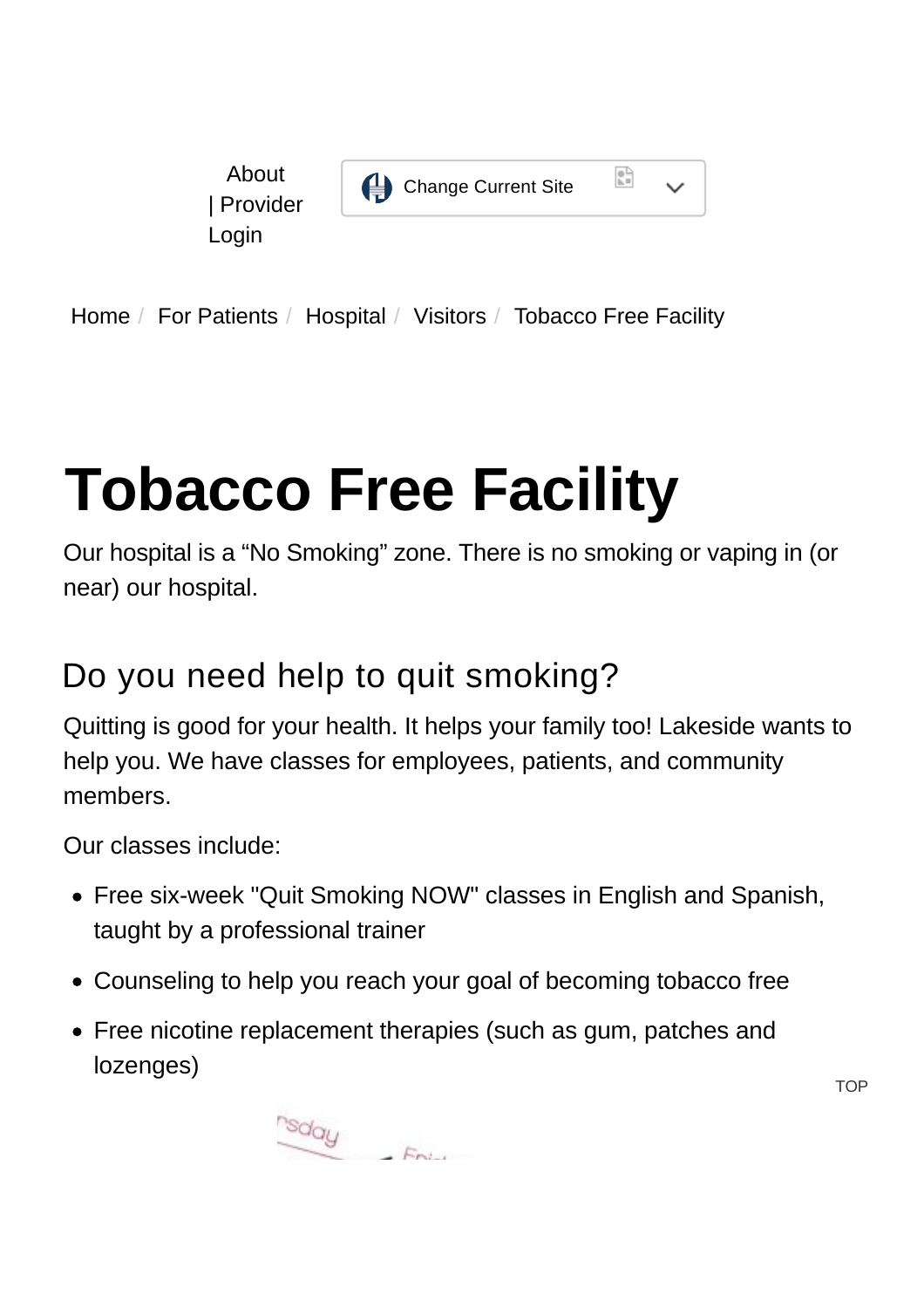

We can help you to quit using tobacco.

For more information on our tobacco

cessation programs, call 1-877-819-2357.

# Register Now:

FREE classes are available at Lakeside Medical Center. For more information, call us toll-free at: **(877) 819-2357.**

Lakeside Medical Center thanks the Florida Department of Health, the Lake Okeechobee Rural Health Network (LORHN) and the Everglades Area Health Education Center for their support of this program.



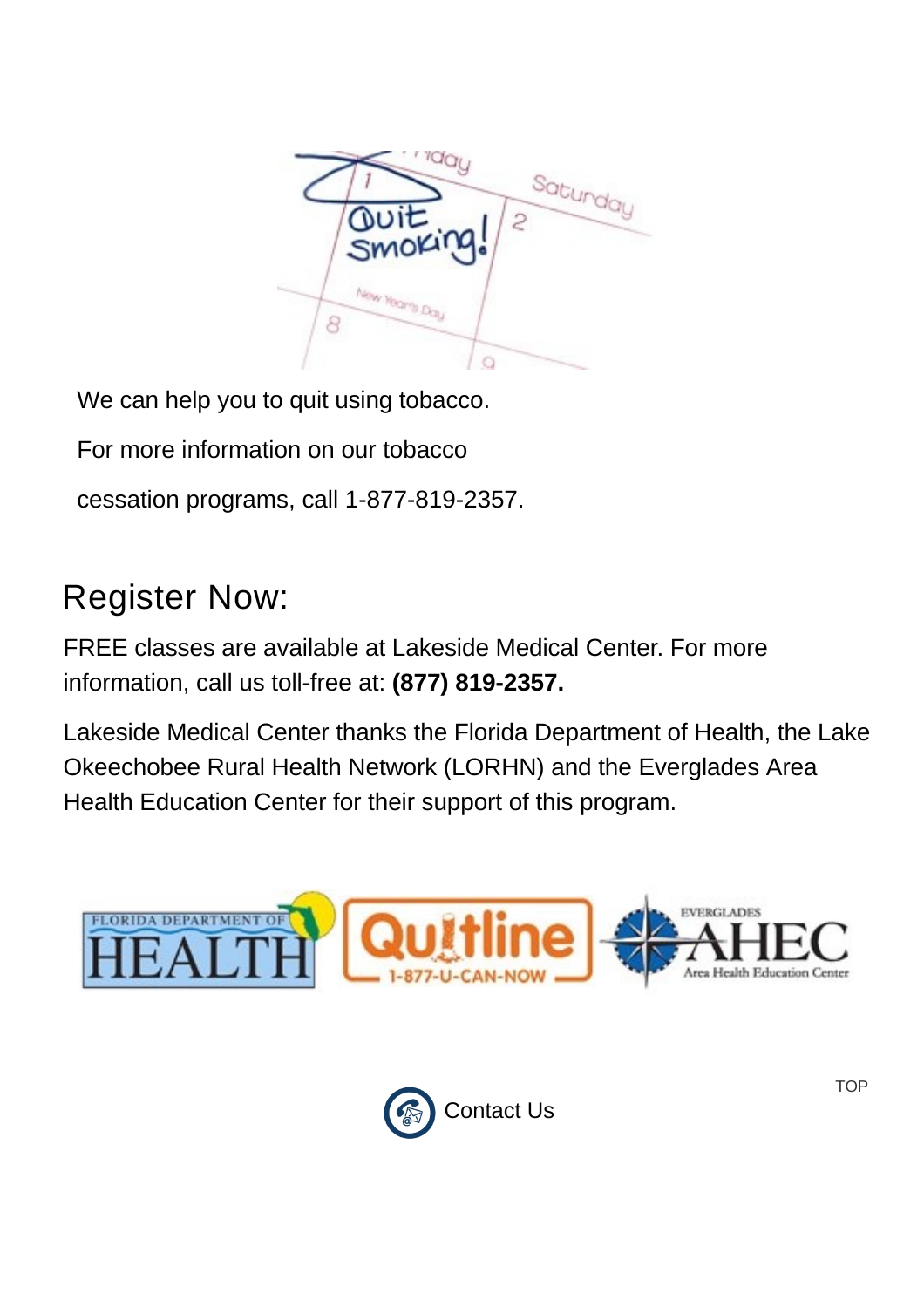

## Support

[Notice of Privacy Practices \(PDF\)](https://www.hcdpbc.org/ArticleDocuments/224/Notice%20of%20Privacy%20Practices.pdf.aspx) [Privacy Policy & Disclaimer](https://www.hcdpbc.org/resources/compliance#privacy-policy-and-disclaimer) [Non-discrimination Notice](https://www.hcdpbc.org/resources/compliance#non-discrimination-notice) [ADA Notice](https://www.hcdpbc.org/resources/compliance#ada-notice) [Department of Transportation Notice](https://www.hcdpbc.org/resources/compliance#faa) [Hospital Price Transparency](https://www.hcdpbc.org/for-patients/hospital/billing-financial-assistance) [Employee Access Center](https://eac.hcdpbc.org/EAC51/Login.aspx)

## **Compliance**

#### **Compliance Hotline: 1-866-633-7233**

[Compliance Page](https://www.hcdpbc.org/resources/compliance)

#### Public Meetings

[see all meetings](https://www.hcdpbc.org/resources/public-meetings)